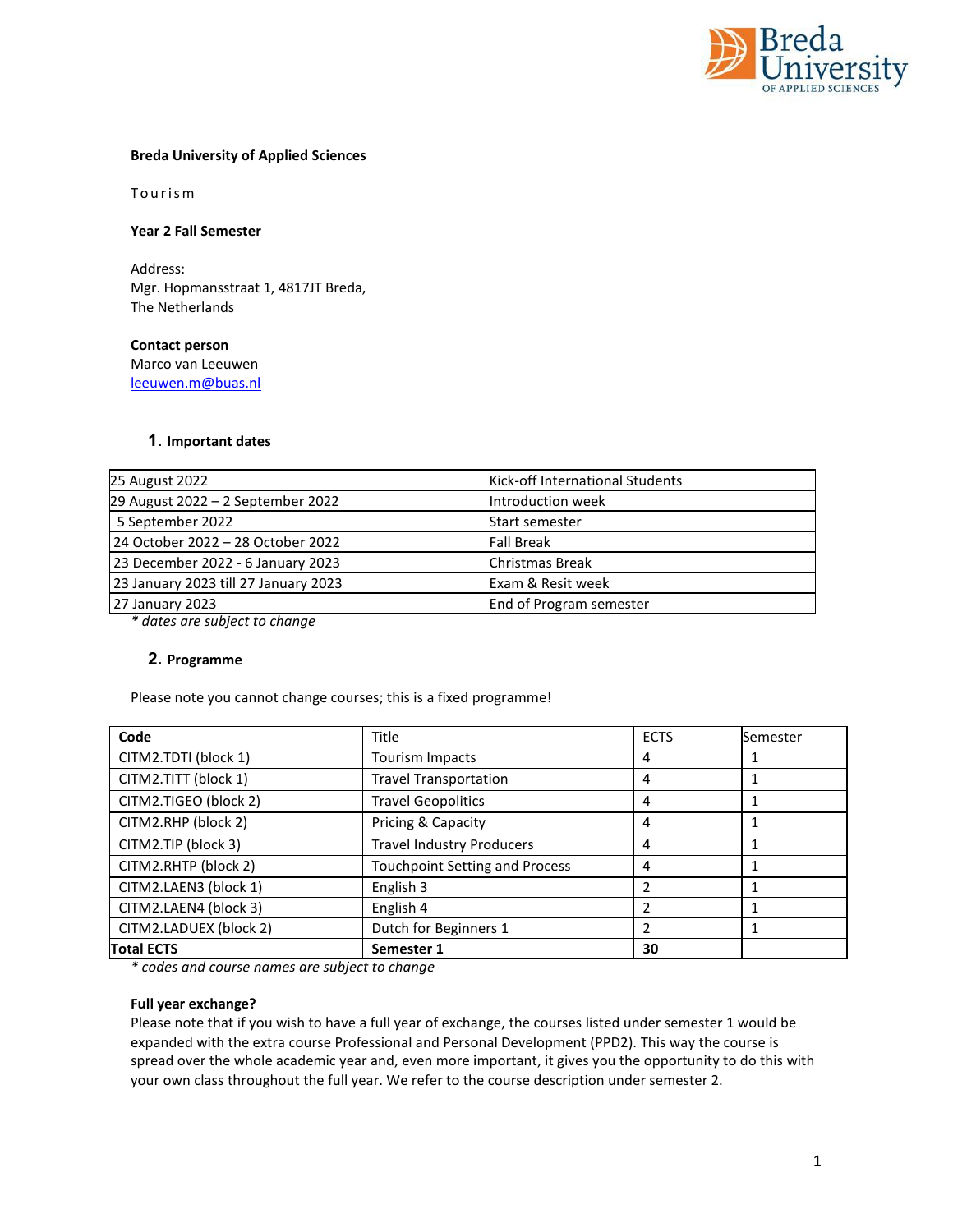

| Course code                                                                   | CITM2.TDTI-01                                                                                                                                                                                                                                                                                                                                                                                                                                                                                                                                                                                                                                                                                                                                                                                                                                                                                                                                                                                                                                                                                                                                                                                                                            |  |
|-------------------------------------------------------------------------------|------------------------------------------------------------------------------------------------------------------------------------------------------------------------------------------------------------------------------------------------------------------------------------------------------------------------------------------------------------------------------------------------------------------------------------------------------------------------------------------------------------------------------------------------------------------------------------------------------------------------------------------------------------------------------------------------------------------------------------------------------------------------------------------------------------------------------------------------------------------------------------------------------------------------------------------------------------------------------------------------------------------------------------------------------------------------------------------------------------------------------------------------------------------------------------------------------------------------------------------|--|
| Course title                                                                  | <b>Tourism Impacts</b>                                                                                                                                                                                                                                                                                                                                                                                                                                                                                                                                                                                                                                                                                                                                                                                                                                                                                                                                                                                                                                                                                                                                                                                                                   |  |
| Course coordinator/lecturer                                                   | Pieter Piket                                                                                                                                                                                                                                                                                                                                                                                                                                                                                                                                                                                                                                                                                                                                                                                                                                                                                                                                                                                                                                                                                                                                                                                                                             |  |
| Teaching hours                                                                | 25                                                                                                                                                                                                                                                                                                                                                                                                                                                                                                                                                                                                                                                                                                                                                                                                                                                                                                                                                                                                                                                                                                                                                                                                                                       |  |
| Mode of delivery<br>(face-to-face/distance learning<br>etc.)                  | Face-to-face                                                                                                                                                                                                                                                                                                                                                                                                                                                                                                                                                                                                                                                                                                                                                                                                                                                                                                                                                                                                                                                                                                                                                                                                                             |  |
| <b>ECTS</b> credits                                                           | 4 ECTS                                                                                                                                                                                                                                                                                                                                                                                                                                                                                                                                                                                                                                                                                                                                                                                                                                                                                                                                                                                                                                                                                                                                                                                                                                   |  |
| Language                                                                      | English                                                                                                                                                                                                                                                                                                                                                                                                                                                                                                                                                                                                                                                                                                                                                                                                                                                                                                                                                                                                                                                                                                                                                                                                                                  |  |
| Learning outcomes                                                             | Will be able to:<br>Explain in their own words what the difference and relations are between<br>$\bullet$<br>environmental, economic, and socio-cultural impacts of tourism development.<br>Identify the key elements of environmental, economic, and socio-cultural impacts of<br>$\bullet$<br>tourism development.<br>Identify the relevant contexts related to the studied impacts<br>$\bullet$<br>Is able to predict to a certain extent the impacts of identified types of tourism<br>$\bullet$<br>development in an environmental, economic and socio-cultural context for a given<br>destination.<br>Distinguish different (cultural) perspectives on various impacts and be aware of the<br>$\bullet$<br>power issues involved<br>Have deeper understanding of discourse host-guest relations<br>Reflect on different methods of measurement of impacts<br>$\bullet$<br>Apply a literature research and reflect on different methods of research in papers<br>$\bullet$<br>Acknowledge sources, use correct references and formulate a reference list via the<br>$\bullet$<br>prescribed methodology.<br>Search for relevant academic literature and select the most important information from<br>$\bullet$<br>this literature. |  |
| Course Content<br>(incl. planned learning activities<br>and teaching methods) | Lectures: Introduction / Socio-Cultural Impacts / Host-Guest Interactions / Economic Impacts /<br>Environmental Impacts / Literature research.<br>Tutorials: Introduction / Socio-Cultural Impacts / Host-Guest Interactions / Economic Impacts /<br>Environmental Impacts / literature research.                                                                                                                                                                                                                                                                                                                                                                                                                                                                                                                                                                                                                                                                                                                                                                                                                                                                                                                                        |  |
| Literature                                                                    | Tourism- a modern synthesis- S. Page and J. Connell fourth edition ISBN 978-1-4080-8843-2<br>Journal Articles on Tourism Impact case studies<br>Journal Articles on Host-guest relations                                                                                                                                                                                                                                                                                                                                                                                                                                                                                                                                                                                                                                                                                                                                                                                                                                                                                                                                                                                                                                                 |  |
| Assessment and criteria                                                       | Individual Student's Presentation and Discussion on Tourism Impacts and the Host-Guest<br>Interactions (Sufficient / Insufficient).<br>Individual Student's Report on Tourism Impacts and the Host-Guest Interactions / literature<br>review (Grade 0-10).                                                                                                                                                                                                                                                                                                                                                                                                                                                                                                                                                                                                                                                                                                                                                                                                                                                                                                                                                                               |  |
| Prerequisites                                                                 | None.                                                                                                                                                                                                                                                                                                                                                                                                                                                                                                                                                                                                                                                                                                                                                                                                                                                                                                                                                                                                                                                                                                                                                                                                                                    |  |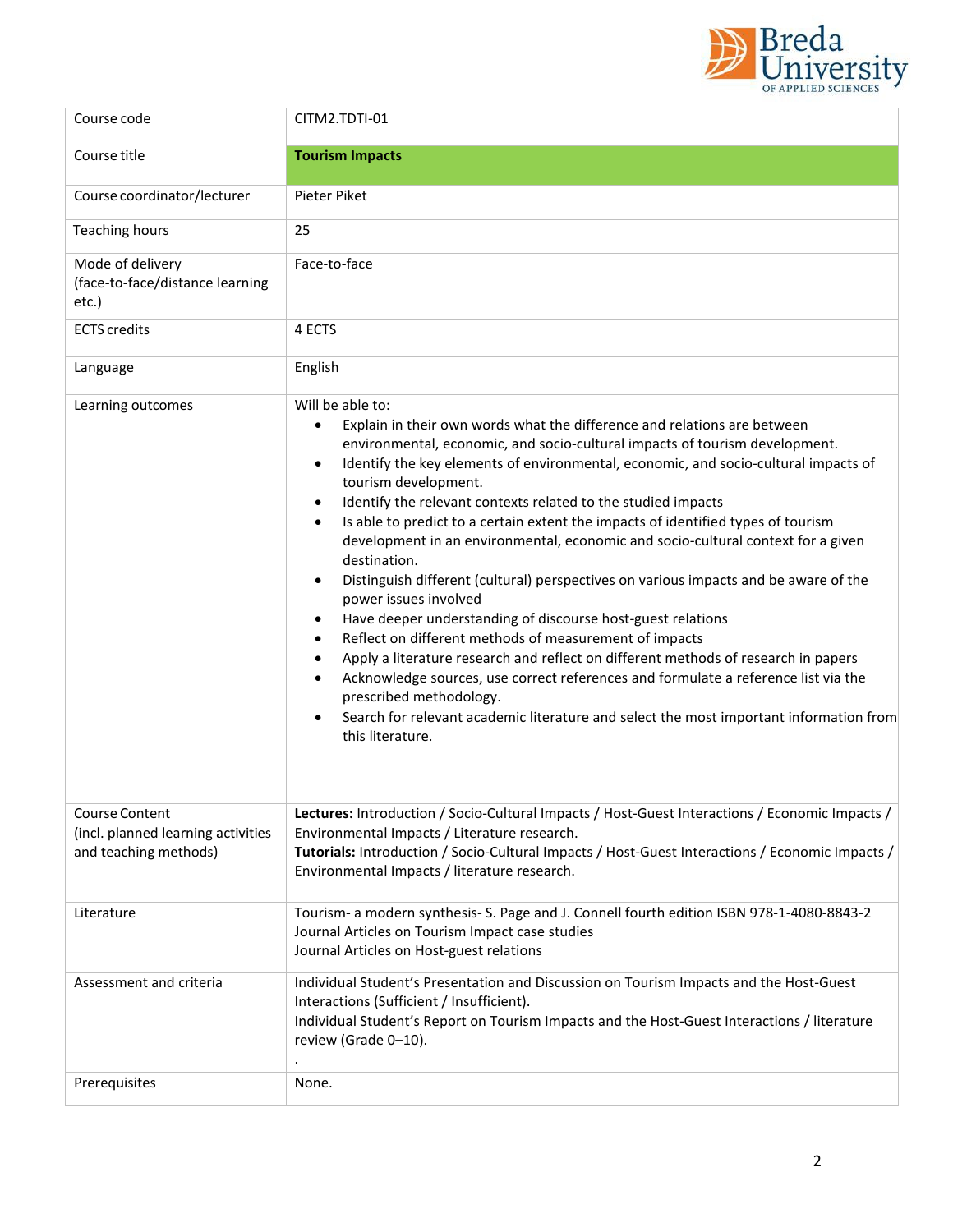

| Course code                                                                          | CITM2.TITT-01                                                                                                                                                                                                                                                                                                                                                              |
|--------------------------------------------------------------------------------------|----------------------------------------------------------------------------------------------------------------------------------------------------------------------------------------------------------------------------------------------------------------------------------------------------------------------------------------------------------------------------|
| Course title                                                                         | <b>Travel Transportation</b>                                                                                                                                                                                                                                                                                                                                               |
| Course coordinator/lecturer                                                          | Erik Feld                                                                                                                                                                                                                                                                                                                                                                  |
| <b>Teaching hours</b>                                                                | 20                                                                                                                                                                                                                                                                                                                                                                         |
| Mode of delivery                                                                     | Lectures, workshops, (un)guided workshops                                                                                                                                                                                                                                                                                                                                  |
| <b>ECTS</b> credits                                                                  | 4 ECTS                                                                                                                                                                                                                                                                                                                                                                     |
| Language                                                                             | English                                                                                                                                                                                                                                                                                                                                                                    |
| Learning outcomes                                                                    | Students are able to distinguish different airline business models.<br>The 5-force model of Mr. Porter has to be applied to an airline.<br>Which target groups (consumer) are being served by the airline?<br>Which modalities compete with an airline and offer (sustainable) alternatives?<br>Students will be able to verify if the airline works in a sustainable way. |
| <b>Course Content</b><br>(incl. planned learning activities<br>and teaching methods) | The course consists of lectures and (scientific) articles as a theoretical basis.<br>During (un) guided workshops students will work on a weekly based program.<br>Every week students will have to hand in (upload) parts of the final report.                                                                                                                            |
| Literature                                                                           | (Scientific) articles, selected by course lectures.                                                                                                                                                                                                                                                                                                                        |
| Assessment and criteria                                                              | Writing a report<br>Write an analysis about a selected airline about:<br>Their business model<br>$\bullet$<br>The competition, 5 force model of Porter<br>$\bullet$<br>Target groups of the airline<br>$\bullet$<br>Modality and sustainability<br>$\bullet$<br>The yield strategy of the airline<br>$\bullet$                                                             |
| Prerequisites                                                                        | None.                                                                                                                                                                                                                                                                                                                                                                      |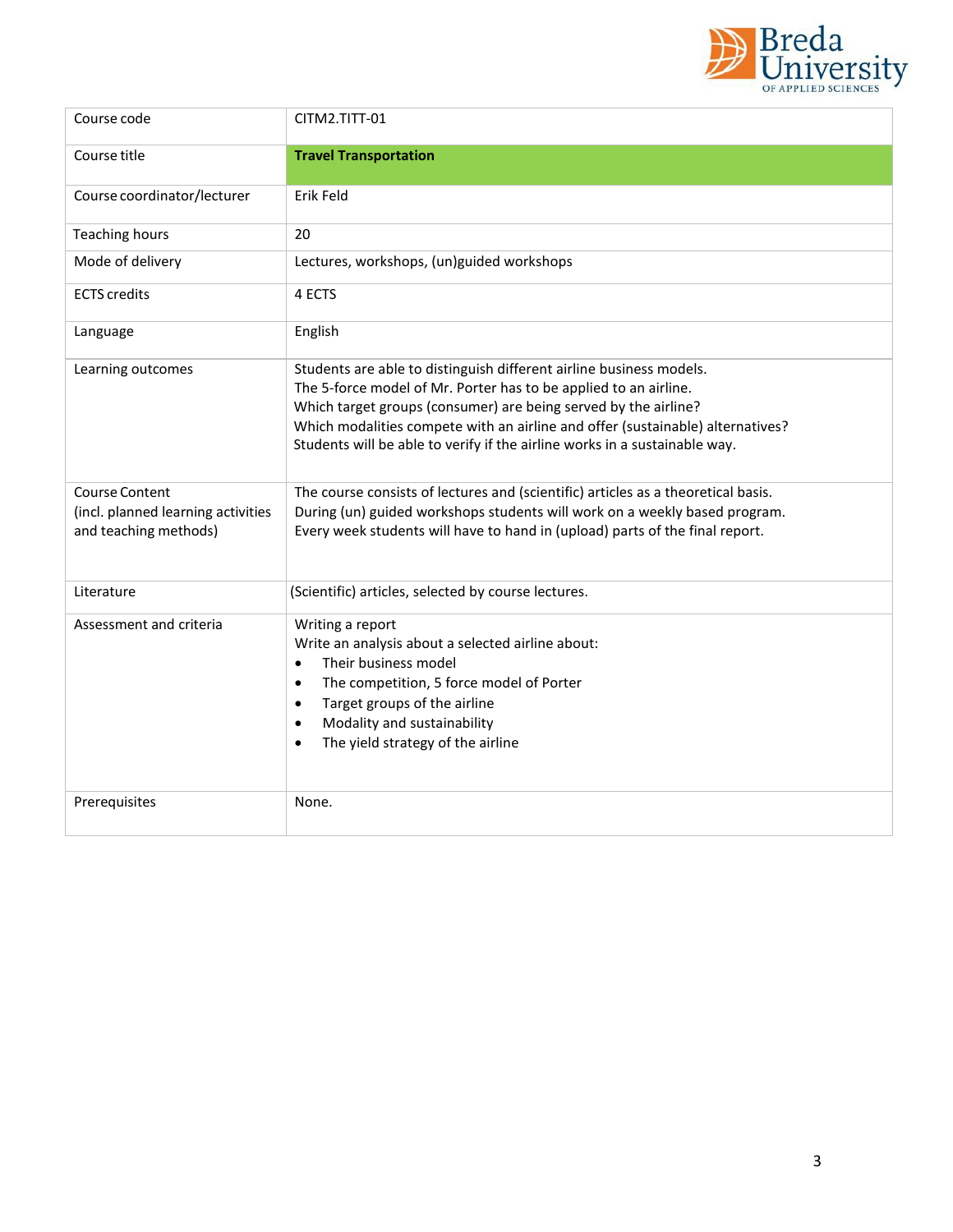

| <b>COURSE Compulsory</b>                                                             |                                                                                                                                                                                                                                                                                                                                                                                                                                                                                                                                                                                                                                                                                                                                                                                                                           |  |
|--------------------------------------------------------------------------------------|---------------------------------------------------------------------------------------------------------------------------------------------------------------------------------------------------------------------------------------------------------------------------------------------------------------------------------------------------------------------------------------------------------------------------------------------------------------------------------------------------------------------------------------------------------------------------------------------------------------------------------------------------------------------------------------------------------------------------------------------------------------------------------------------------------------------------|--|
| Course code                                                                          | CITM2.TIGEO                                                                                                                                                                                                                                                                                                                                                                                                                                                                                                                                                                                                                                                                                                                                                                                                               |  |
| Course title                                                                         | <b>Travel Industry Geopolitics</b>                                                                                                                                                                                                                                                                                                                                                                                                                                                                                                                                                                                                                                                                                                                                                                                        |  |
| Course coordinator/lecturer                                                          | Nicole Disseldorp                                                                                                                                                                                                                                                                                                                                                                                                                                                                                                                                                                                                                                                                                                                                                                                                         |  |
| <b>Teaching hours</b>                                                                | Activities/hours (approximately):<br>65 hours<br>Assignment including desk and qualitative research<br>3 hours<br>Planning and set up assignment<br>Literature (including material to be used to prepare and execute qualitative research)<br>15 hours<br>Presence lectures (4 x 1 hour)<br>4 hours<br>Seminars (including unsupervised parts and consultancy sessions<br>21 hours<br>Editing and uploading portfolio<br>4 hours<br><b>TOTAL 4 ECTS</b><br>112 hours                                                                                                                                                                                                                                                                                                                                                      |  |
| Mode of delivery<br>(face-to-face/distance learning<br>etc.)                         | Face-to-face, supporting video content and self-study.                                                                                                                                                                                                                                                                                                                                                                                                                                                                                                                                                                                                                                                                                                                                                                    |  |
| <b>ECTS</b> credits                                                                  | 4 ECTS                                                                                                                                                                                                                                                                                                                                                                                                                                                                                                                                                                                                                                                                                                                                                                                                                    |  |
| Language                                                                             | English                                                                                                                                                                                                                                                                                                                                                                                                                                                                                                                                                                                                                                                                                                                                                                                                                   |  |
| Learning outcomes                                                                    | In this module you will learn how to map the geopolitical situation of a tourist area and how<br>travellers react to sensitive geopolitical situations. You also learn who important stakeholders<br>from the industry are, and what influence geopolitics has on decision making and<br>management.                                                                                                                                                                                                                                                                                                                                                                                                                                                                                                                      |  |
| <b>Course Content</b><br>(incl. planned learning activities<br>and teaching methods) | Geopolitical analysis through desk research<br>$\bullet$<br>Influences of geopolitics on consumer travel behaviour - based on qualitative research<br>$\bullet$<br>techniques. You will learn to conduct research, analyse data and draw conclusions from<br>the data gathered from both qualitative and desk research<br>Describe impact of geopolitical unstable situations on the organization of travel by the<br>$\bullet$<br><b>Travel Industry</b><br>Lectures, workshops and guest lecture(s). Fieldwork on research.                                                                                                                                                                                                                                                                                             |  |
| Literature                                                                           | Online articles<br>$\bullet$<br>Other literature t.b.a.                                                                                                                                                                                                                                                                                                                                                                                                                                                                                                                                                                                                                                                                                                                                                                   |  |
| Assessment and criteria                                                              | For this module you deliver a portfolio with the following subtopics:<br>Part 1: An elaborated analysis of the geopolitical situation of a tourist destination.<br>Part 2: Target group research through qualitative research; with the most important sub-<br>questions: how do potential customers view your hotspot, how do they see the role of travel<br>organizations when a crisis situation breaks out in your hotspot, and to what extent does the<br>geopolitical situation affect the holiday and booking behaviour?<br>Part 3: Which parties play a role together with a travel organization when the geopolitical<br>situation in your hotspot escalates, putting passengers at risk, requiring immediate action? And<br>which commercial and ethical considerations play a role in (re) offering a hotspot? |  |
| Prerequisites                                                                        | Preference: experience with qualitative research<br>$\bullet$<br>Basic knowledge of the Travel Industry                                                                                                                                                                                                                                                                                                                                                                                                                                                                                                                                                                                                                                                                                                                   |  |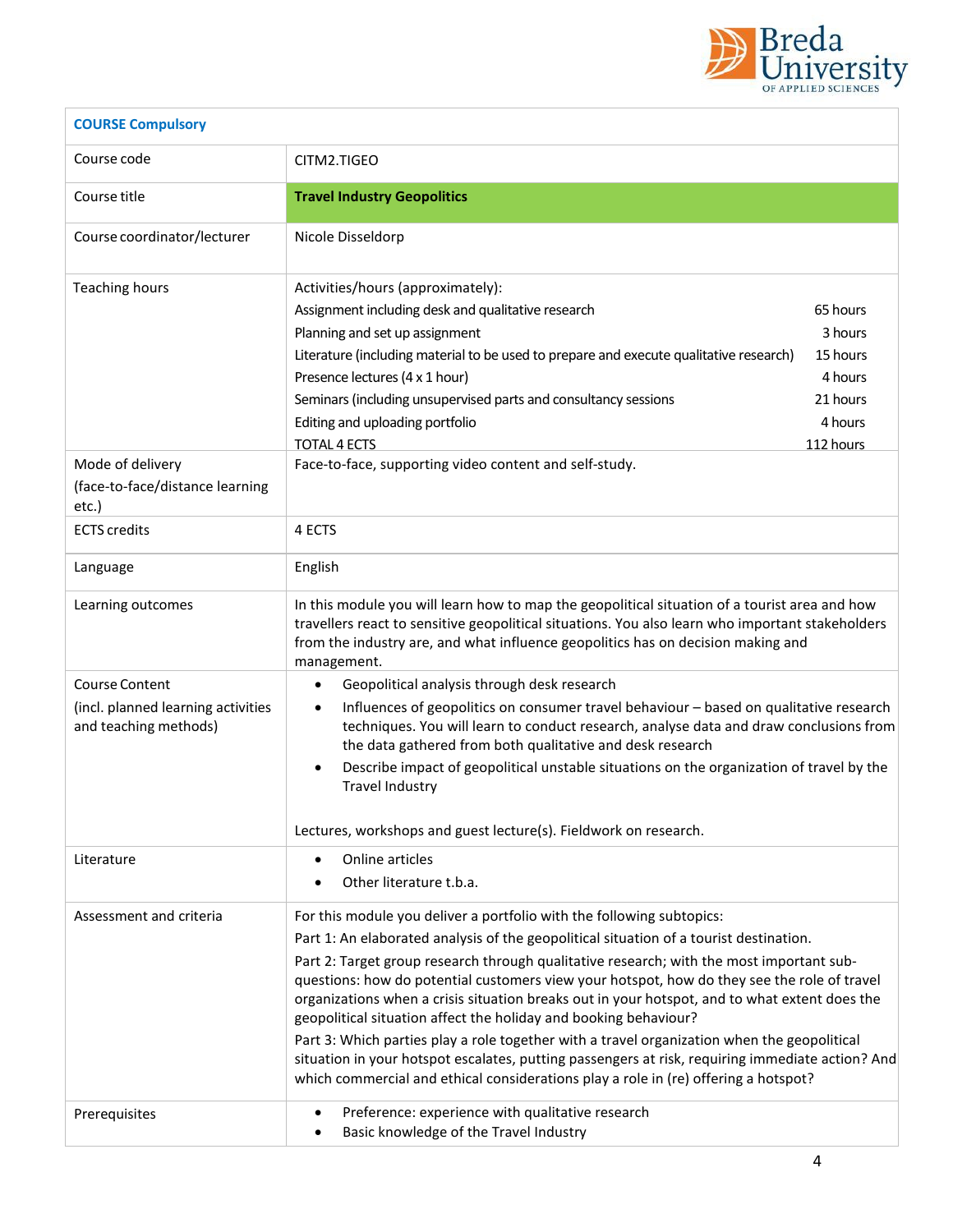

| Course code                                                                   | CITM2.RHP-02                                                                                                                                                                                                                                                                                                                                                                                                                                                                                                                                                                                         |
|-------------------------------------------------------------------------------|------------------------------------------------------------------------------------------------------------------------------------------------------------------------------------------------------------------------------------------------------------------------------------------------------------------------------------------------------------------------------------------------------------------------------------------------------------------------------------------------------------------------------------------------------------------------------------------------------|
| Course title                                                                  | <b>Pricing &amp; Capacity</b>                                                                                                                                                                                                                                                                                                                                                                                                                                                                                                                                                                        |
| Course coordinator/lecturer                                                   | Gerard Gielen                                                                                                                                                                                                                                                                                                                                                                                                                                                                                                                                                                                        |
| <b>Teaching hours</b>                                                         | Contact hours: 20 - 30 hours<br>Self-study (research, reading and writing): 40 - 60 hours<br>Assignments: (games, event, individual assessment): 20 - 30 hours                                                                                                                                                                                                                                                                                                                                                                                                                                       |
| Mode of delivery                                                              | (Guest)lectures, videos, seminars, workshops, gaming and consults (tutorial)                                                                                                                                                                                                                                                                                                                                                                                                                                                                                                                         |
| <b>ECTS</b> credits                                                           | 4 ECTS                                                                                                                                                                                                                                                                                                                                                                                                                                                                                                                                                                                               |
| Language                                                                      | English                                                                                                                                                                                                                                                                                                                                                                                                                                                                                                                                                                                              |
| Learning outcomes                                                             | The student develops, analyses and optimizes (suggestions) the pricing policy of a business in<br>the Recreation & Hospitality sector and translates this to an unambiguous, clear free-format<br>report (as a prelude to the assessment).                                                                                                                                                                                                                                                                                                                                                           |
| Course Content<br>(incl. planned learning activities<br>and teaching methods) | The student is able to analyse the turnover (price * sales) and cost structure (fixed and<br>$\bullet$<br>variable costs, differential calculations) of a business in the Recreation and Hospitality<br>sector (revenue-related);<br>The student is able to develop and analyse the pricing policy of a business in the<br>$\bullet$<br>Recreation and Hospitality sector and make suggestions for price optimization;<br>The student is able to act from a commercial perspective for a business in the<br>$\bullet$<br>Recreation & Hospitality sector by applying pricing methods and strategies. |
| Literature                                                                    | Bronis en Verhage, Marketing Fundamentals, Noordhoff Uitgevers Groningen (chapter<br>12);<br>Brouwers en Koetzier, Basics of Financial Management, Noordhoff Uitgevers Groningen<br>(content modules Financial Management 1 and 2).                                                                                                                                                                                                                                                                                                                                                                  |
| Assessment and criteria                                                       | Assignments (games, team assessment)                                                                                                                                                                                                                                                                                                                                                                                                                                                                                                                                                                 |
| Prerequisites                                                                 | Basic knowledge of Financial Management;<br>$\bullet$<br>Basic knowledge of the industry (Recreation & Hospitality);<br>Basic knowledge of experience concepts.                                                                                                                                                                                                                                                                                                                                                                                                                                      |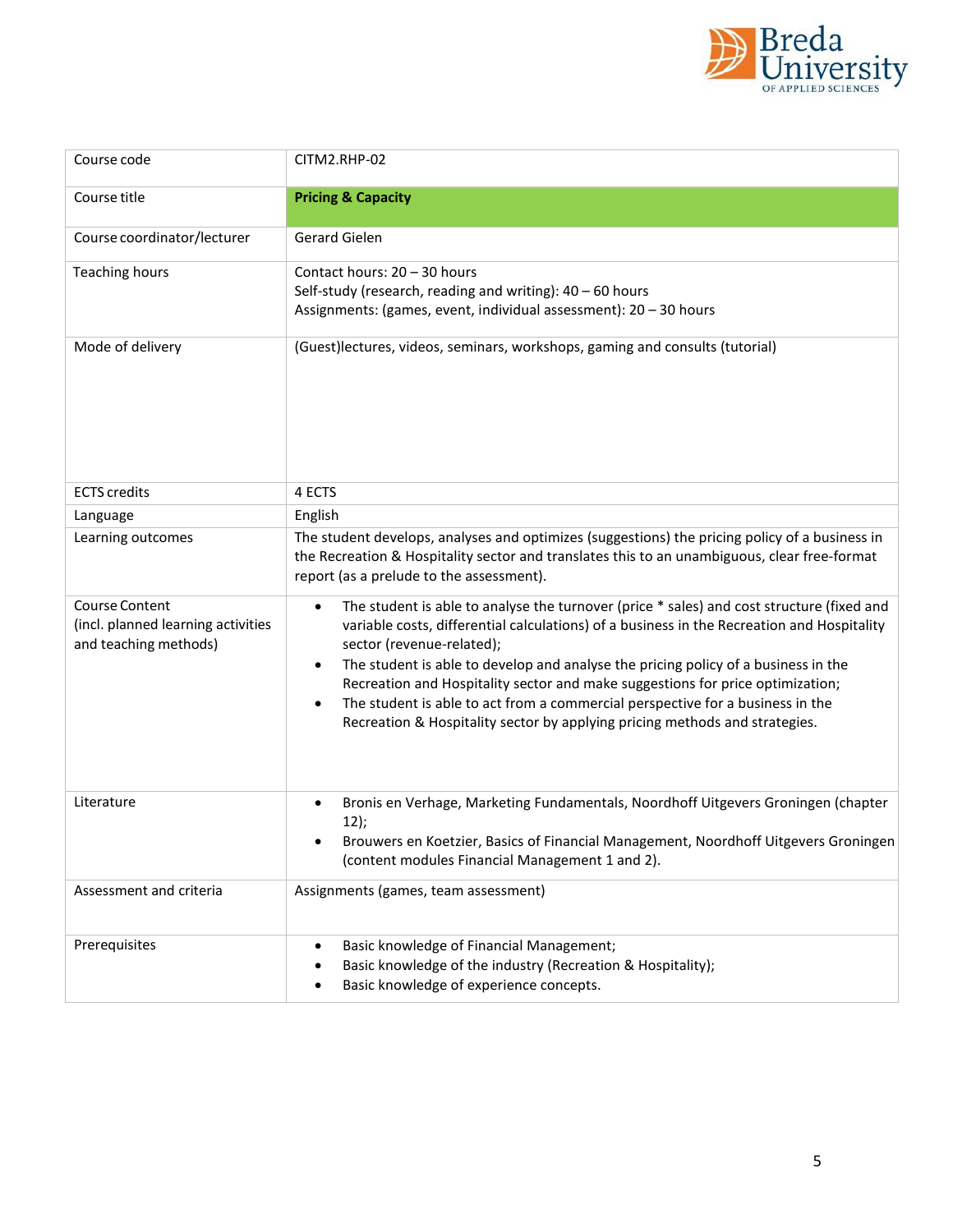

| Course code                                                                   | CITM2.TIP-01                                                                                                                                                                                                                                                                                                                                                                                                                                     |
|-------------------------------------------------------------------------------|--------------------------------------------------------------------------------------------------------------------------------------------------------------------------------------------------------------------------------------------------------------------------------------------------------------------------------------------------------------------------------------------------------------------------------------------------|
| Course title                                                                  | <b>Travel Producers</b>                                                                                                                                                                                                                                                                                                                                                                                                                          |
| Course coordinator/lecturer                                                   | Bartjan de Keijzer                                                                                                                                                                                                                                                                                                                                                                                                                               |
| <b>Teaching hours</b>                                                         | 20                                                                                                                                                                                                                                                                                                                                                                                                                                               |
| Mode of delivery<br>(face-to-face/distance learning<br>etc.)                  | Lectures, workshops, calculations<br>Face-to-face, (un)guided workshops                                                                                                                                                                                                                                                                                                                                                                          |
| <b>ECTS</b> credits                                                           | 4 ECTS                                                                                                                                                                                                                                                                                                                                                                                                                                           |
| Language                                                                      | English                                                                                                                                                                                                                                                                                                                                                                                                                                          |
| Learning outcomes                                                             | Students are able to distinguish the market for tour operators and travel companies (the<br>PRODUCERS of holiday packages) in the Travel Industry. The focus will be on the business<br>activities of the different intermediaries.<br>For the PRODUCERS we will take a closer look at the International Market, Dynamic Packaging,<br>Law issues (EU directive package tours), contracting and calculations for holiday and travel<br>packages. |
| Course Content<br>(incl. planned learning activities<br>and teaching methods) | The course consists of lectures as a theoretical basis.<br>During the different workshops (guided and unguided) students will work on a weekly based<br>program. Every week students will have to hand in (upload) parts of the final report.                                                                                                                                                                                                    |
| Literature                                                                    | 'Tourism, a modern synthesis'<br>Content from relevant websites.                                                                                                                                                                                                                                                                                                                                                                                 |
| Assessment and criteria                                                       | Written exam with open general questions & package deal calculations                                                                                                                                                                                                                                                                                                                                                                             |
| Prerequisites                                                                 | None                                                                                                                                                                                                                                                                                                                                                                                                                                             |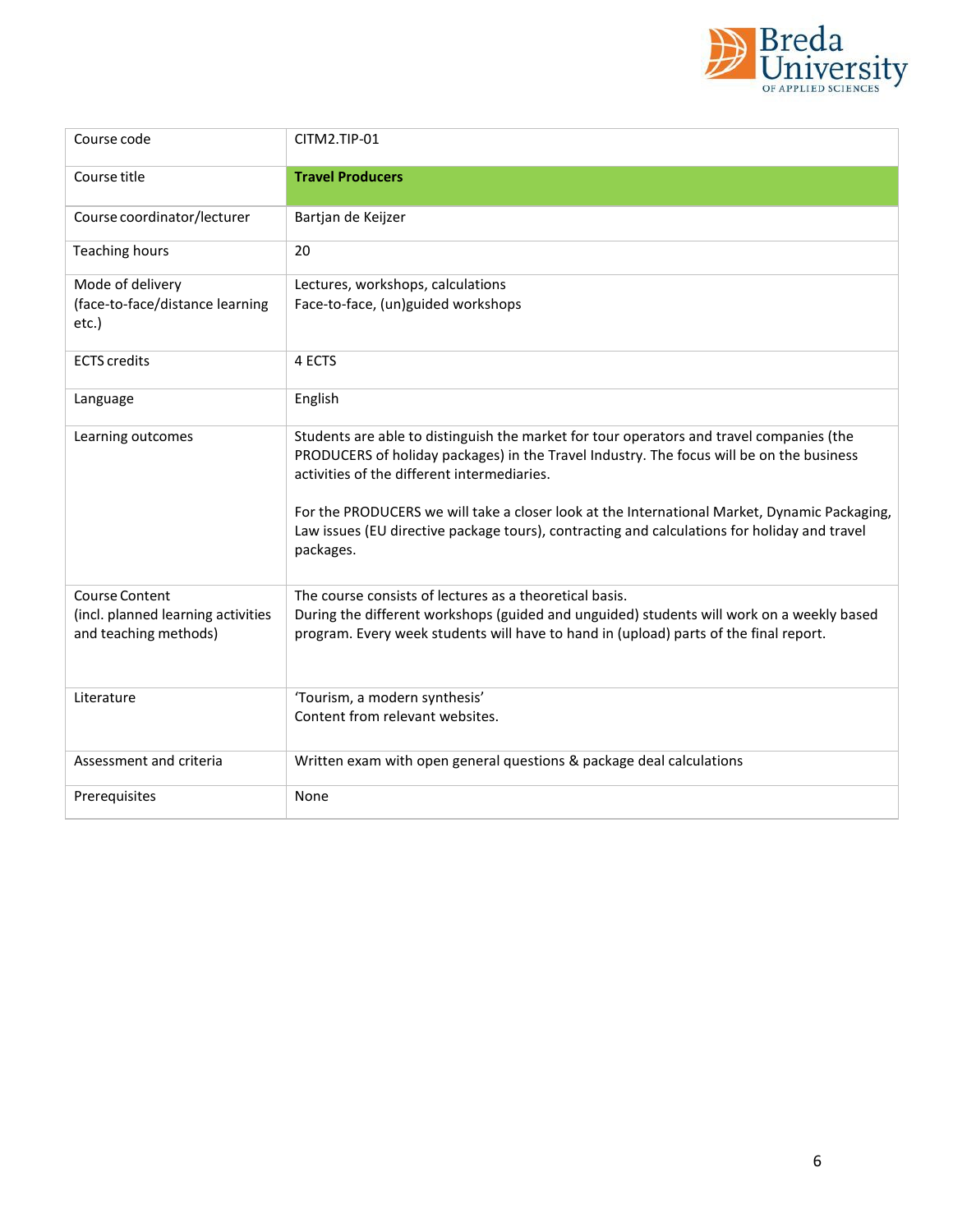

| Course code                                                                          | CITM2.RHTP-01                                                                                                                                                                                                                                                                                                              |
|--------------------------------------------------------------------------------------|----------------------------------------------------------------------------------------------------------------------------------------------------------------------------------------------------------------------------------------------------------------------------------------------------------------------------|
| Course title                                                                         | <b>Touchpoints Setting and Process</b>                                                                                                                                                                                                                                                                                     |
| Course coordinator/lecturer                                                          | Corné Kops                                                                                                                                                                                                                                                                                                                 |
| <b>Teaching hours</b>                                                                | Contact hours: 30 hours<br>Self-study / working on assignments: 60-80 hours                                                                                                                                                                                                                                                |
| Mode of delivery                                                                     | (Guest)lectures, workshops                                                                                                                                                                                                                                                                                                 |
| <b>ECTS</b> credits                                                                  | 4 ECTS                                                                                                                                                                                                                                                                                                                     |
| Language                                                                             | English                                                                                                                                                                                                                                                                                                                    |
| Learning outcomes                                                                    | The student plans and sets up a recreation & hospitality facility (linked to the guest<br>experience model).                                                                                                                                                                                                               |
| <b>Course Content</b><br>(incl. planned learning activities<br>and teaching methods) | With regard to the realization and management of a recreation & hospitality facility<br>market research<br>$\bullet$<br>location determination<br>$\bullet$<br>spatial planning and regulations<br>٠<br>layout and design<br>security & maintenance.<br>You practice this on a life real case. Your delivery is an advice. |
| Literature                                                                           | All articles, clips and materials provided on Cum Laude, provided during seminars,<br>$\bullet$<br>tutorials, (guest)lectures                                                                                                                                                                                              |
| Assessment and criteria                                                              | Oral assessment final assignment<br><b>Advisory Report</b><br>٠                                                                                                                                                                                                                                                            |
| Prerequisites                                                                        | Basic knowledge of the industry (Recreation & Hospitality).<br>$\bullet$<br>Basic knowledge of experience concepts.                                                                                                                                                                                                        |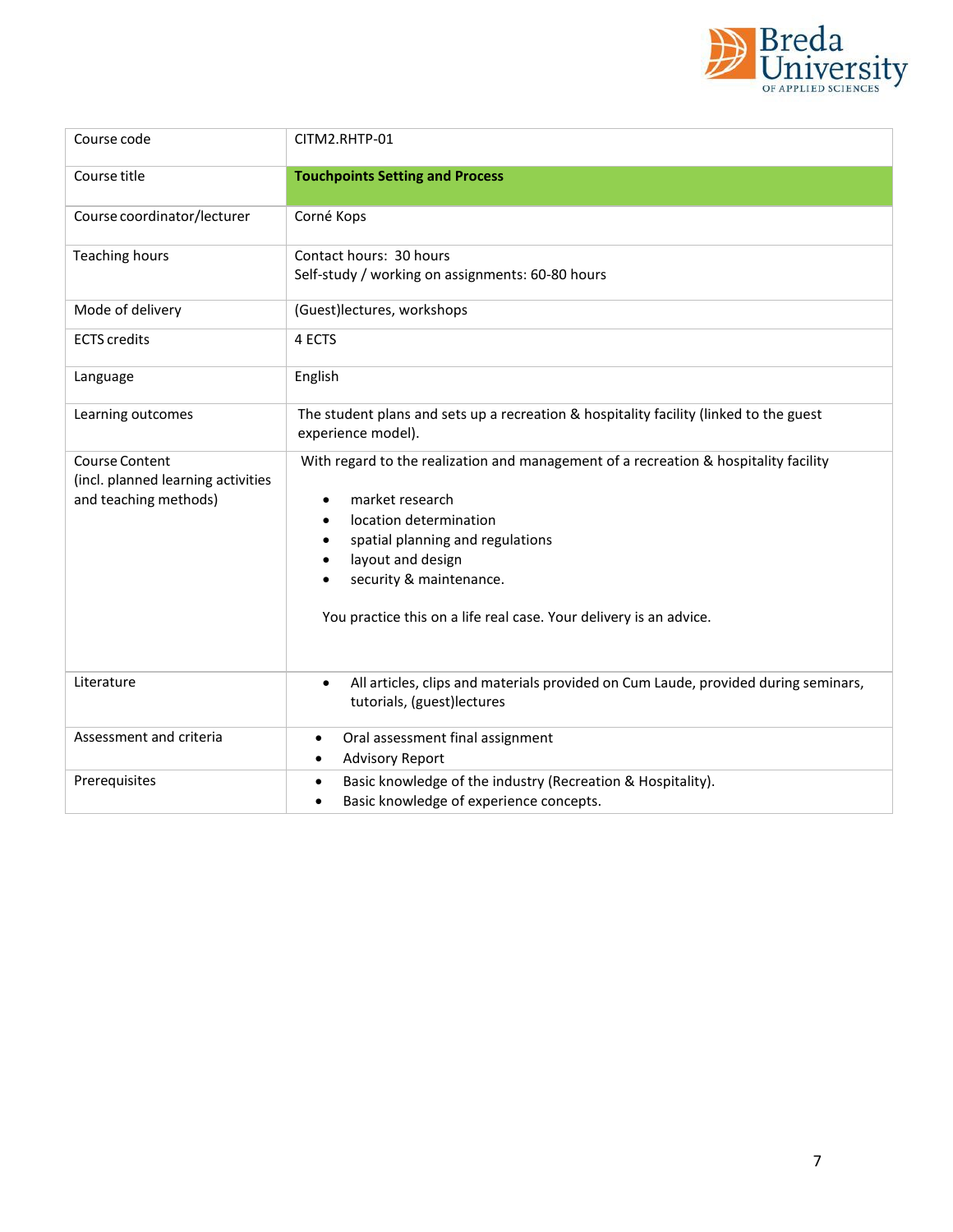

| Course code                                                                   | CITM2.LAEN3                                                                                                                                                                                                                                                                                                                                                                                                                                                                                                                                                                                                                           |
|-------------------------------------------------------------------------------|---------------------------------------------------------------------------------------------------------------------------------------------------------------------------------------------------------------------------------------------------------------------------------------------------------------------------------------------------------------------------------------------------------------------------------------------------------------------------------------------------------------------------------------------------------------------------------------------------------------------------------------|
| Course title                                                                  | <b>English 3</b>                                                                                                                                                                                                                                                                                                                                                                                                                                                                                                                                                                                                                      |
| Course coordinator/lecturer                                                   | Goksel Gocer/ Suzanne Vollenbronck                                                                                                                                                                                                                                                                                                                                                                                                                                                                                                                                                                                                    |
| <b>Teaching hours</b>                                                         | 10                                                                                                                                                                                                                                                                                                                                                                                                                                                                                                                                                                                                                                    |
| Mode of delivery<br>(face-to-face/distance learning<br>etc.)                  | Face-to-face                                                                                                                                                                                                                                                                                                                                                                                                                                                                                                                                                                                                                          |
| <b>ECTS</b> credits                                                           | 2 ECTS                                                                                                                                                                                                                                                                                                                                                                                                                                                                                                                                                                                                                                |
| Language                                                                      | English                                                                                                                                                                                                                                                                                                                                                                                                                                                                                                                                                                                                                               |
| Learning outcomes                                                             | Students gain insight into the job/internship application process<br>Students are able to write an original and powerful letter of application, and a professional<br>CV.<br>Students are able to give constructive feedback on letters of applications, CVs and<br>presentations.<br>$>$ Students are able to develop awareness about international business standards in the job<br>application process through group presentations.<br>Students are able to give a formal interview presentation in which they convince the<br>interviewer they are the ideal candidate for a specific post.                                       |
| Course Content<br>(incl. planned learning activities<br>and teaching methods) | Workshops & feedback sessions (peer and teacher)                                                                                                                                                                                                                                                                                                                                                                                                                                                                                                                                                                                      |
| Literature                                                                    | N/A                                                                                                                                                                                                                                                                                                                                                                                                                                                                                                                                                                                                                                   |
| Assessment and criteria                                                       | The course will be assessed by means of an interview presentation in which you will present<br>yourself as the ideal candidate for an entry-level or internship position in the tourism industry.<br>Hiring companies may require candidates to deliver an interview presentation, either face-to-<br>face or online, because it will give evidence of, among other things, 1) their suitability for the job<br>2) their verbal and non-verbal communication skills 3) their organisational skills 4) their diligence<br>in having done thorough research into the vacancy and the hiring company 5) their enthusiasm<br>for the job. |
| Prerequisites                                                                 | CEFR B2 level.                                                                                                                                                                                                                                                                                                                                                                                                                                                                                                                                                                                                                        |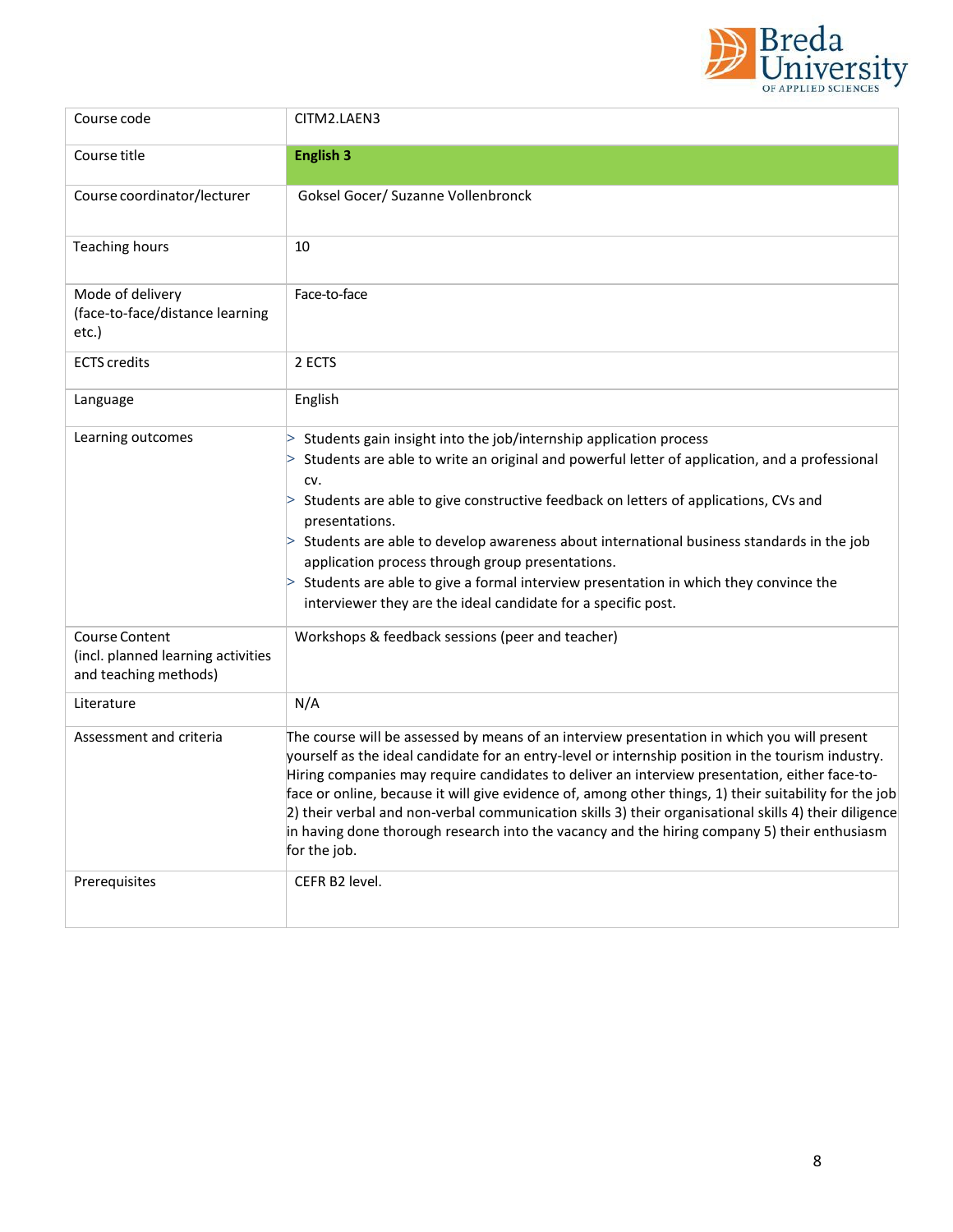

| Course code                                                                          | CITM2.LAEN4                                                                                                                                                                                                                                                                                                                                                                                                                                                                                                                                                                                                                                                                                                                                                                                                                                                                     |
|--------------------------------------------------------------------------------------|---------------------------------------------------------------------------------------------------------------------------------------------------------------------------------------------------------------------------------------------------------------------------------------------------------------------------------------------------------------------------------------------------------------------------------------------------------------------------------------------------------------------------------------------------------------------------------------------------------------------------------------------------------------------------------------------------------------------------------------------------------------------------------------------------------------------------------------------------------------------------------|
| Course title                                                                         | English 4                                                                                                                                                                                                                                                                                                                                                                                                                                                                                                                                                                                                                                                                                                                                                                                                                                                                       |
| Course coordinator/lecturer                                                          | Goksel Gocer / Suzanne Vollenbronck                                                                                                                                                                                                                                                                                                                                                                                                                                                                                                                                                                                                                                                                                                                                                                                                                                             |
| <b>Teaching hours</b>                                                                | 10                                                                                                                                                                                                                                                                                                                                                                                                                                                                                                                                                                                                                                                                                                                                                                                                                                                                              |
| Mode of delivery<br>(face-to-face/distance learning<br>etc.)                         | Face-to-face                                                                                                                                                                                                                                                                                                                                                                                                                                                                                                                                                                                                                                                                                                                                                                                                                                                                    |
| <b>ECTS</b> credits                                                                  | 2 ECTS                                                                                                                                                                                                                                                                                                                                                                                                                                                                                                                                                                                                                                                                                                                                                                                                                                                                          |
| Language                                                                             | English                                                                                                                                                                                                                                                                                                                                                                                                                                                                                                                                                                                                                                                                                                                                                                                                                                                                         |
| Learning outcomes                                                                    | Students will be able to<br>raise their awareness, knowledge and understanding of business proposals, centred<br>$\bullet$<br>around innovative tourism or recreation trends (for example, culinary/food tourism,<br>educational tourism, accessible tourism, sports tourism and music tourism).<br>write a well-structured, grammatically correct and coherent business proposal<br>$\bullet$<br>discussing an innovative idea for the tourism/recreation industry.<br>ask and answer specific questions about the content, organization, style, referencing<br>$\bullet$<br>and use of language about their business proposals.<br>identify the essential qualities of a good business proposal.<br>$\bullet$<br>give a formal pitch about their innovative tourism/recreation idea covered in their<br>$\bullet$<br>business proposal using correct and appropriate English. |
| <b>Course Content</b><br>(incl. planned learning activities<br>and teaching methods) | Workshops & feedback session (peer and teacher)                                                                                                                                                                                                                                                                                                                                                                                                                                                                                                                                                                                                                                                                                                                                                                                                                                 |
| Literature                                                                           | Recommended reading:<br>Academic writing - a handbook for international students. FIFTH EDITION<br>ISBN paperback 9781138048744, ISBN e-book 9781315169996<br>Author: Stephen Bailey<br>Publisher: Routledge                                                                                                                                                                                                                                                                                                                                                                                                                                                                                                                                                                                                                                                                    |
| Assessment and criteria                                                              | Written assignment (business proposal) & oral component (elevator pitch)                                                                                                                                                                                                                                                                                                                                                                                                                                                                                                                                                                                                                                                                                                                                                                                                        |
| Prerequisites                                                                        | CEFR B2 level.                                                                                                                                                                                                                                                                                                                                                                                                                                                                                                                                                                                                                                                                                                                                                                                                                                                                  |